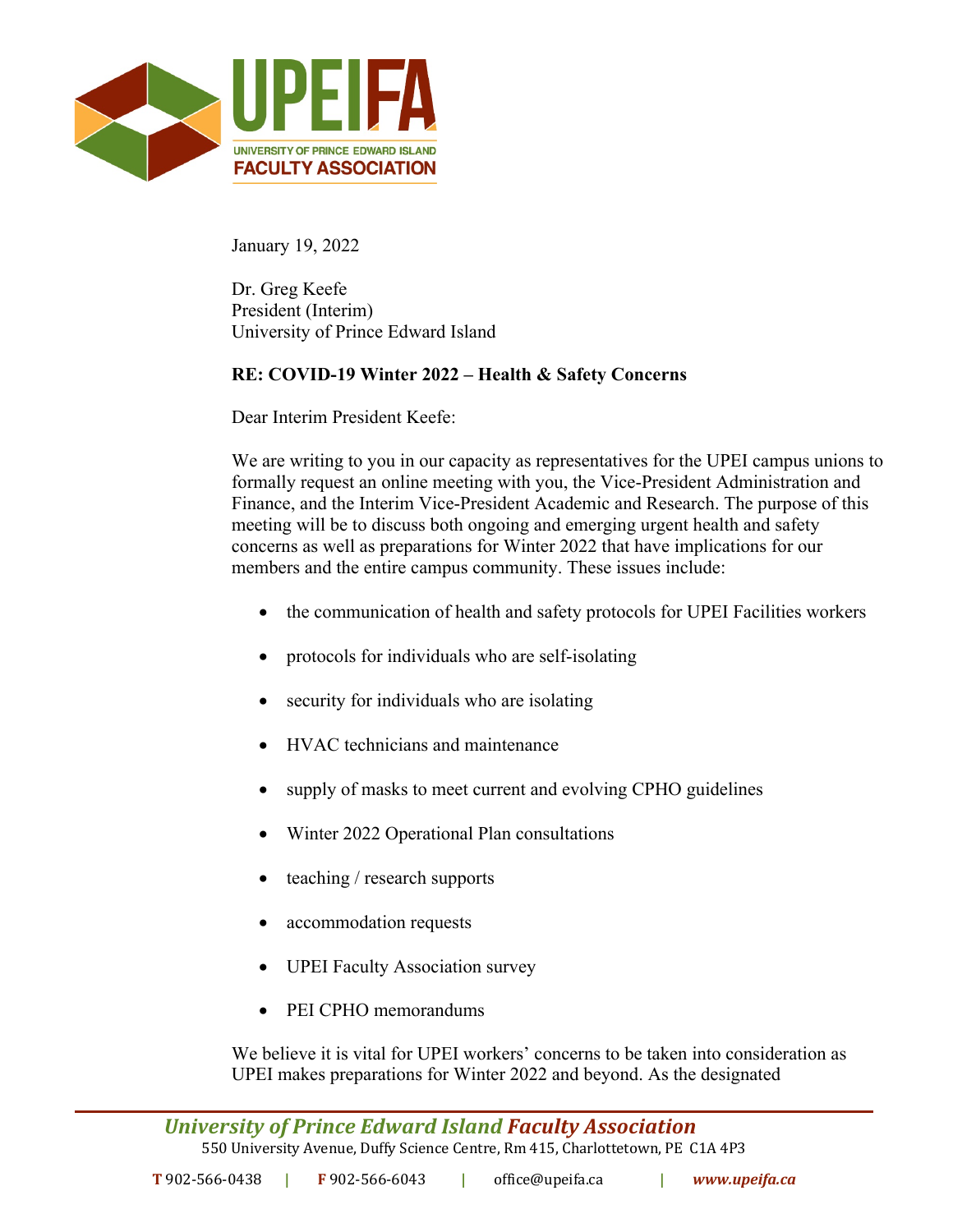representatives of UPEI unionized workers, we urge you to meet with us to ensure that our members' voices are heard and that adequate supports are in place to assist our members as they fulfill their various roles across campus.

Sincerely,

Michael Arfken President UPEI Faculty Association

Tracy Carmichael

Tracy Carmichael President CUPE-1870

**Blair Somers,** IBEW, Vice Chair/ Shop Steward

liyatel<br>Osquino

Crystal Squires Representative CUPE-501

*University of Prince Edward Island Faculty Association* 550 University Avenue, Duffy Science Centre, Rm 415, Charlottetown, PE C1A 4P3